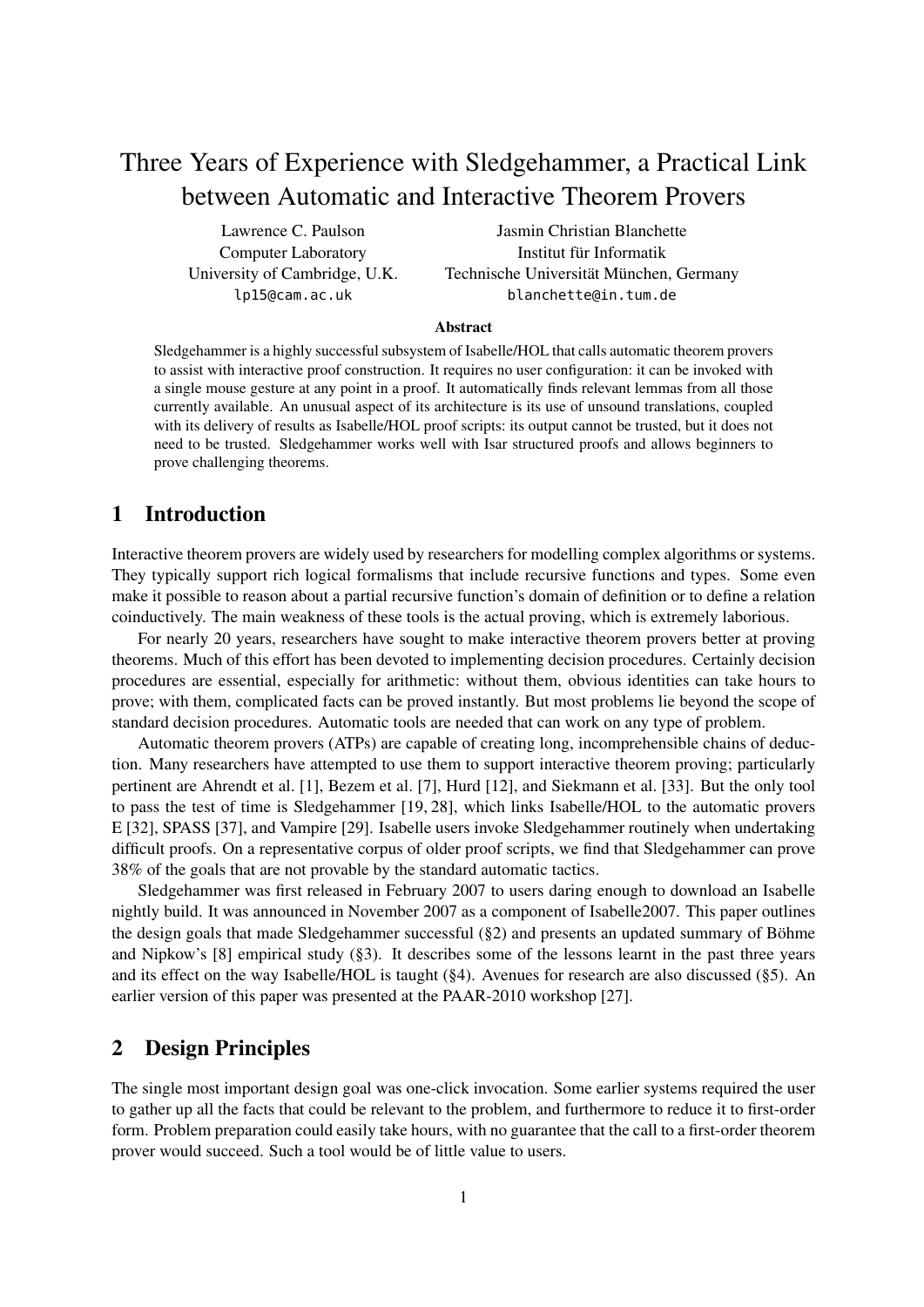The two aspects of problem preparation (translation into first-order logic and identification of relevant facts) each required a substantial research effort. The numerous choices outlined below were made on the basis of innumerable experiments that consumed many thousands of hours of processor time.

#### 2.1 Translation into First-Order Logic

Most interactive theorem provers support a language much richer than that of first-order logic. Isabelle/ HOL [21] supports polymorphic higher-order logic [2, 9, 10], augmented with axiomatic type classes [39].<sup>1</sup> Many user problems contain no higher-order features and might be imagined to lie within firstorder logic; however, even these problems are full of typing information. Type information can take quadratic space [17] because every term must be annotated with its type, recursively, right down to the variables. Hurd [13] observed that omitting type information greatly improved the success rate of his theorem prover, Metis. This is hardly surprising, since the type information virtually buries the terms themselves. Hurd was able to omit type information because his proofs are reconstructed within HOL4 [10], which rejected any proofs that did not correspond to well-typed higher-order logic deductions.

Sledgehammer was always intended to rely on an analogous process of sound proof reconstruction, and from the outset it was clear that including complete type information would be unworkable. Completely omitting type information, although successful for HOL4, would not have worked for Isabelle because of its heavy use of type classes. We chose to include enough type information to enforce correct type class reasoning (the type class hierarchy is easily expressed using Horn clauses) but not to specify the type of every term [19, §4]. Some colleagues have expressed horror at the very idea of using unsound translations; the first author has written a lengthy exploration of the salient issues [17, §2.8].

Higher-order problems posed special difficulties. We never expected first-order theorem provers to perform deep higher-order reasoning, but merely hoped to automate proofs where the higher-order steps were trivial. We examined several methods of translating higher-order problems into first-order logic, allowing truth values to be the values of terms and curried functions to take varying numbers of arguments [17]. We eventually adopted a translation based on the one that we used for first-order logic, modified to introduce higher-order mechanisms (such as an "apply operator" for function values) only when absolutely necessary. We thereby eliminated our original distinction between first-order and higher-order problems. A higher-order feature within a problem affects the translation locally, yielding a smooth transition from purely first-order to heavily higher-order problems.

We also experimented with two methods of eliminating  $\lambda$ -abstractions in terms: by translating them into combinator form or by declaring equivalent functions. We ultimately opted for a naive translation scheme based on the combinators S, K, I, B, and C: more sophisticated schemes delivered no additional benefits. Unfortunately, our experience suggests that Sledgehammer is seldom successful on problems containing higher-order elements. Integration with a genuine higher-order automatic theorem prover, such as LEO-II [5] and Satallax [3], seems necessary. This would pose interesting problems for proof reconstruction: LEO-II's approach is to reduce higher-order problems to first-order ones by repeatedly applying specialised inference rules and then calling first-order ATPs. A LEO-II proof will therefore consist of a string of higher-order steps followed by a first-order proof. The latter part we know how to do; the crucial challenge is to devise a reliable way of emulating the higher-order steps within Isabelle.

Arithmetic remains an issue. A purely arithmetic problem can be solved using decision procedures, but what about problems that combine arithmetic with a significant amount of logic? In principle, Sledgehammer could solve such problems with the help of an ATP that combined arithmetic and logical reasoning, analogous to LEO-II's approach to higher-order logic. Current SMT solvers are probably of little

<sup>&</sup>lt;sup>1</sup> Isabelle [26] is a generic theorem prover, based on a logical framework [23]. Isabelle/HOL is the specialisation of Isabelle for higher-order logic.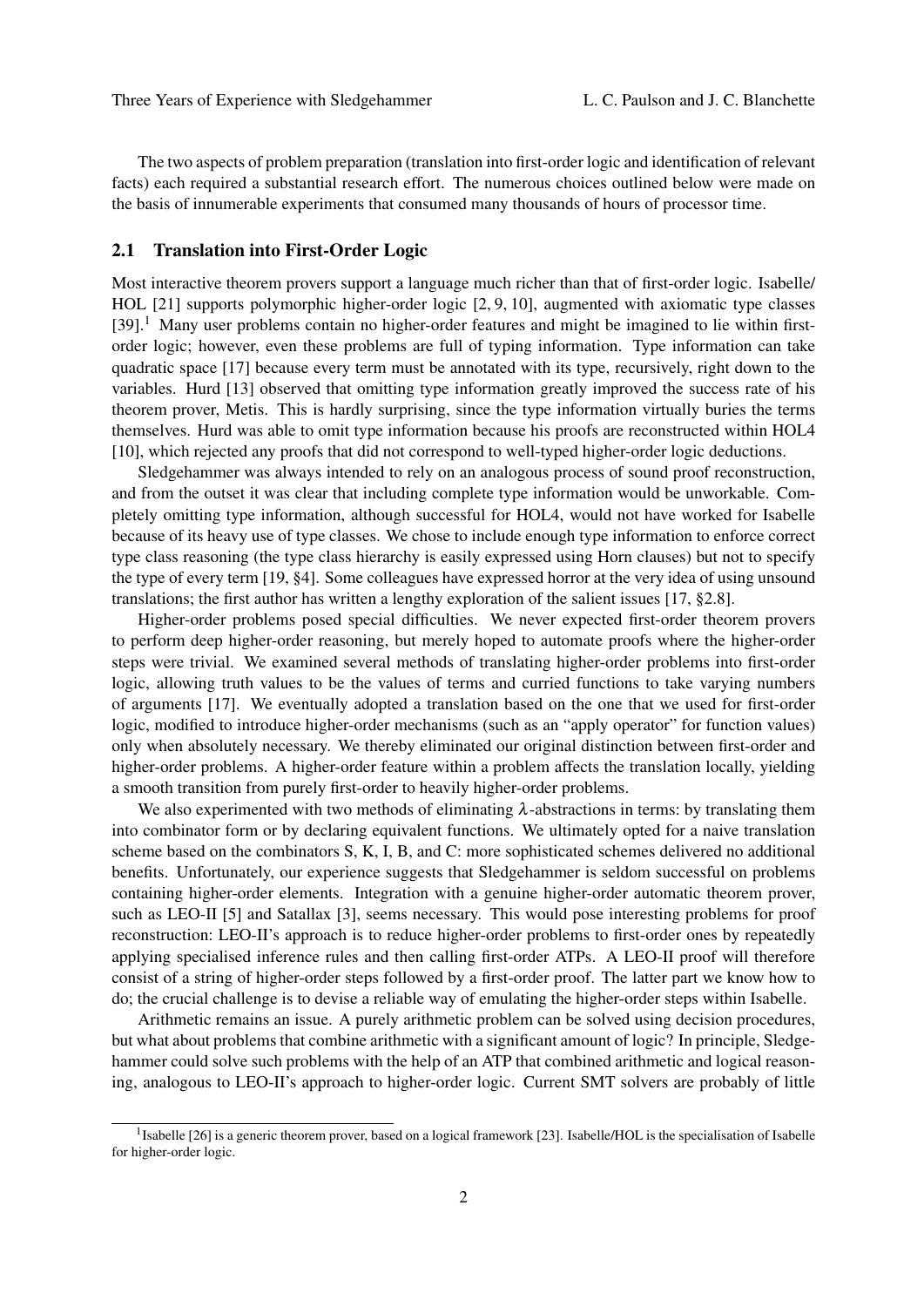value, because they do not handle quantified formulas well. But progress in that field is extremely rapid, and soon this option could become attractive.

#### 2.2 Relevance Filtering

Our initial goals for Sledgehammer were modest: to improve upon Isabelle's built-in automatic tools, using only the lemma libraries used by those tools. There were two libraries, one consisting of facts useful for forward and backward chaining, the other consisting of rewriting rules for simplification. Each library contained hundreds of lemmas. We discovered that automatic theorem provers could solve only trivial problems in the presence of so many extraneous facts; by developing a lightweight, symbol-based relevance filter, we greatly improved the success rate [18]. Users would still have to identify relevant facts that did not belong to these lemma libraries.

Tobias Nipkow made the crucial suggestion to dispense with the lemma libraries, substituting the full collection of Isabelle theorems (around 10,000). This idea offered the enticing prospect that any relevant existing theorem, however obscure, could be located. We thought this goal to be unrealistic; it seemed to have too much in common with McAllester's Ontic system [14]. Ontic was intended to be able to prove mathematical results using known results that it identified automatically, and it seems fair to say that this objective was too ambitious. But Sledgehammer would only be part of the system rather than all-encompassing, and it could take advantage of 20 years of increasing hardware performance.

We were able to scale up the relevance filter to cope with the 20-fold increase in the number of facts to process. However, it relies on ad hoc heuristics that sometimes deliver poor results. Briefly, it assigns a score to every available theorem based upon how many constants that theorem shares with the conjecture; this process iterates to include theorems relevant to those just accepted, but with a decay factor to ensure termination. The constants are weighted to give unusual ones greater significance. The relevance filter copes best when the conjecture contains some unusual constants; if all the constants are common, it is unable to discriminate among the hundreds of facts that are picked up. The relevance filter is also memoryless: it has no information about how many times a particular fact has been used in a proof, and it cannot learn.

It would obviously be preferable for the automatic theorem provers themselves to perform relevance filtering. Or we could use a sophisticated system based on machine learning, such as Josef Urban's MaLARea [36], where successful proofs provide information to guide other proofs. Unfortunately, any such approach will fail given Sledgehammer's use of unsound translations. In unpublished work by Urban, MaLARea easily proved the full Sledgehammer test suite by identifying an inconsistency in the translated lemma library; once MaLARea had found the inconsistency in one proof, it easily found it in all the others. Sledgehammer is successful only because its relevance filter generally selects too few lemmas to produce an inconsistent axiom set, even with the unsound translations.

To accomplish better relevance filtering, we must decide whether to adopt a general first-order approach or to build a sophisticated relevance filter directly into Isabelle. The former approach could take advantage of the efforts of the entire ATP community, but it would have to be good enough to cope with soundly translated (and presumably enormous) formulas. The latter approach would avoid translation issues, but it would impose the entire effort onto a few Isabelle developers.

#### 2.3 Proof Reconstruction

Isabelle subscribes to the LCF philosophy: all proofs ultimately reduce to primitives executed by a logical kernel. Isabelle users would not trust a tool that uncritically accepted proofs from an external source. But Sledgehammer had an even stronger design objective: to deliver Isabelle proofs in source form. We envisaged that Sledgehammer runs would demand substantial computational resources; if somebody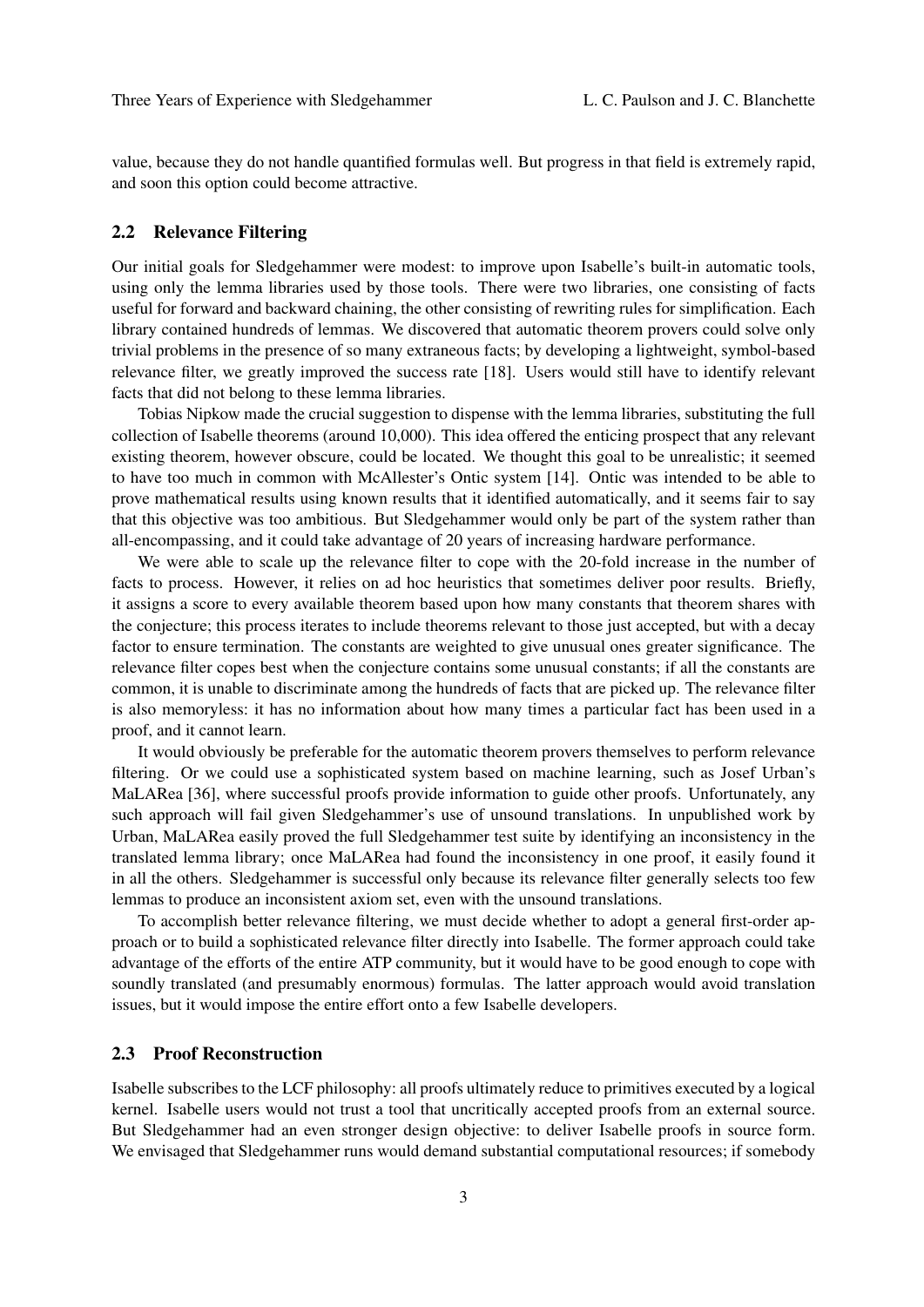used Sledgehammer many times while constructing a proof, would it be feasible to run that proof again, perhaps to modify it using a laptop while at a conference? To be useful, Sledgehammer would have to return a piece of proof script that could be executed cheaply.

#### 2.3.1 Reconstruction of the Resolution Proof

The original plan was to emulate the inference rules of automatic theorem provers directly within Isabelle. We should have known better: Hurd [12] had noticed that the proofs delivered by Gandalf [35] were not detailed and explicit enough. We made the same discovery with SPASS and, despite considerable efforts, were only able to reconstruct a handful of proofs [19].

We came up with a new plan: to use a general theorem prover, Metis, to reconstruct each proof step. Metis was designed to be interfaced with LCF-style interactive theorem provers, specifically HOL4. Integrating it with Isabelle's proof kernel required significant effort [28]. Metis then became available to Isabelle users, and it turned out to be capable of reconstructing proof steps easily. The output of Sledgehammer was now a list of calls to Metis, each of which proved a clause. While the output is primarily designed for replaying proofs, it also has a pedagogical value: unlike Isabelle's automatic tactics, which are black boxes, the proofs delivered by Sledgehammer can be inspected and understood.

Consider the theorem "*length* (*tl xs*)  $\leq$  *length xs*", which states that the tail of a list (the list from which we remove its first element, or the empty list if the list is empty) is shorter than or of equal length as the original list. The proof produced by Vampire, expressed in Isabelle's structured Isar format, looks as follows:

```
proof neg_clausify
  assume "\neg length (tl xs) \leq length xs"
  hence "drop (length xs) (tl xs) \neq []" by (metis drop_eq_Nil)
  hence "tl (drop (length xs) xs) \neq []" by (metis drop_tl)
  hence "\forall u. xs \mathcal{Q} u \neq xs \vee tl u \neq []" by (metis append_eq_conv_conj)
  hence "tl [] \neq []" by (metis append Nil2)
  thus "False" by (metis tl.simps(1))
qed
```
The *neg\_clausify* method transforms the Isabelle conjecture into negated clause form, ensuring that it has the same shape as the corresponding ATP conjecture. The negation of the clause is introduced by the assume keyword, and a series of intermediate facts introduced by hence lead to a contradiction.

This approach was inspired by the Otterfier proof transformation service [40]. Resolution proofs should ideally be translated to natural, intuitive Isabelle proofs. The best-known prior work on translating resolution proofs is TRAMP [16]; its applicability to Sledgehammer is unexplored.

Preliminary work has commenced at Munich to see to what extent resolution proofs can be transformed into intelligible proofs. The first step is to transform the proof into a direct proof by applying contraposition repeatedly and introducing case splits where appropriate. For example, the proof above is transformed into

```
proof –
  have "tl [] = []" by (metis tl.simps(1))
  hence "\exists u. xs \mathcal{Q} u = xs \wedge tl u = []" by (metis append_Nil2)
  hence "tl (drop (length xs) xs) = []" by (metis append_eq_conv_conj)
  hence "drop (length xs) (tl xs) = []" by (metis drop_tl)
  thus "length (t \, \textit{xs}) \leq \textit{length} \, \textit{xs}" by (metis drop_eq_Nil)
qed
```
For most Isabelle users, the direct proof is much easier to understand and maintain.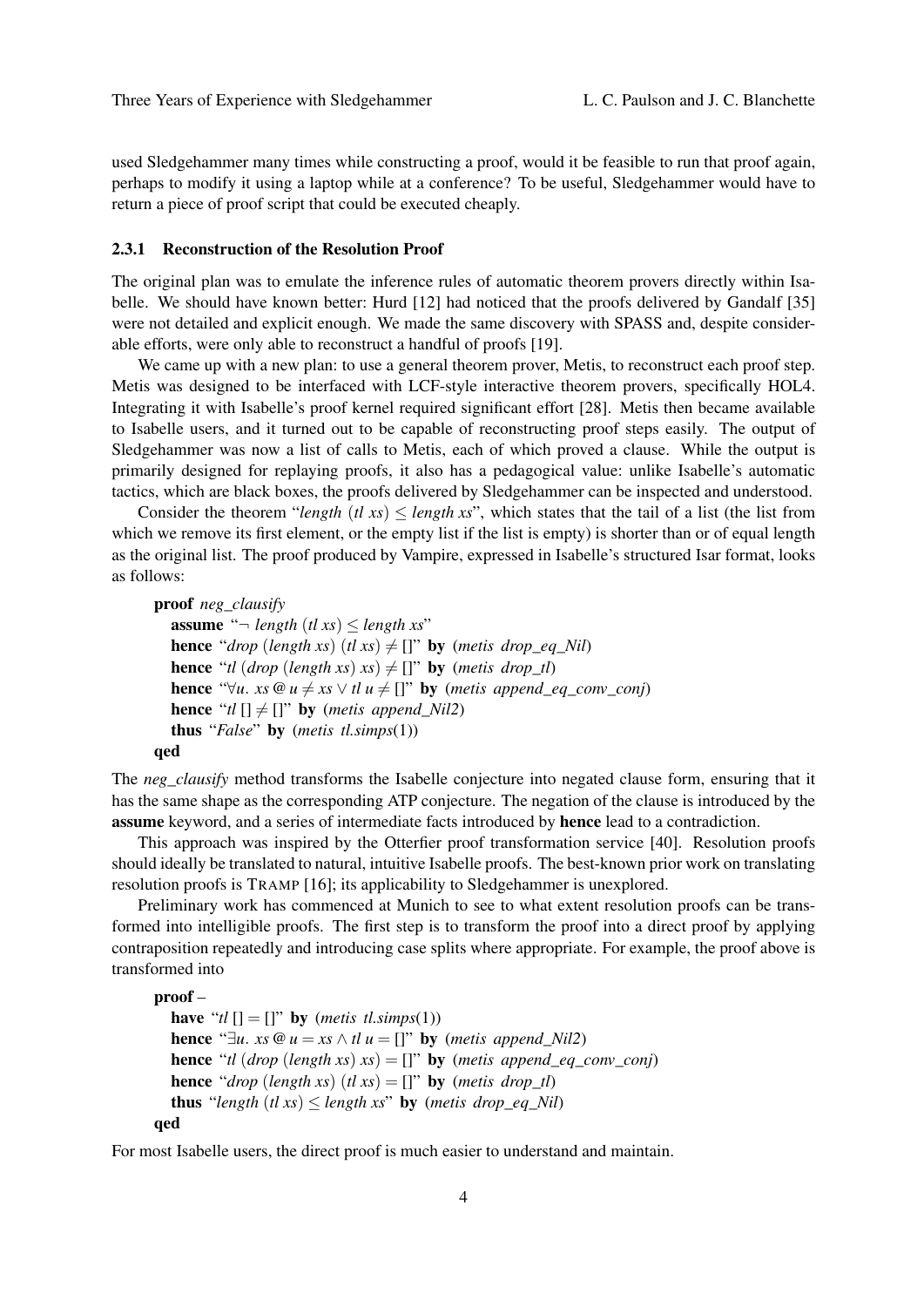#### 2.3.2 One-Line Reconstruction, or ATPs as Relevance Filters

Having Metis available made possible an entirely different approach to proof reconstruction: to throw the proof away and allow Metis to find its own proof, using the lemmas that took part in the original resolution proof [28]. For example, the Isar proofs from §2.3.1 reduce to simply

by (*metis append\_Nil2 append\_eq\_conv\_conj drop\_eq\_Nil drop\_tl tl.simps*(1))

With this approach, Sledgehammer became merely a lemma finder, one that used automatic theorem provers merely as relevance filters. But this approach was generally effective and had the great advantage that each Sledgehammer call now delivered a one-line result, rather than a lengthy and often incomprehensible proof script in which all formulas were in clause form. At least one ATP implementer expressed disbelief that his system could be used merely as a relevance filter, but this approach allows any ATP to be used provided it returns the list of axioms used in its proof.

Metis sometimes fails to reconstruct the result of a Sledgehammer call within a reasonable time. Reconstruction necessarily fails if the resolution proof does not correspond to a well-typed Isabelle proof (recall that, normally, Sledgehammer omits most type information when translating Isabelle formulas into first-order logic). This type of failure could be eliminated by using sound translations, but the overall success rate would actually decrease considerably. The seasoned user eventually learns to recognise unsound proofs—certain lemmas always seem to be mentioned. The number of such proofs is reduced by removing certain lemmas from the scope of Sledgehammer, both manually and automatically. Machine learning could perhaps be used here to determine which lemmas are harmful.

#### 2.3.3 Proof Minimisation

Sometimes Metis is simply not powerful enough to prove a theorem that has already been proved by a more powerful system, despite being given a small list of axioms. ATPs frequently use many more axioms than are necessary. Sledgehammer's minimisation tool takes a set of axioms returned by a given ATP and repeatedly calls the same ATP with subsets of those axioms in order to find a minimal set. Reducing the number of axioms improves Metis's speed and success rate, while also removing superfluous clutter from the proof scripts.

ATPs themselves could return proofs using a minimum of axioms or, alternatively, proofs of a minimum length. Vampire's well-known limited resource strategy [30], although designed to cope with limited processor time, could probably be modified to minimise proofs efficiently.

#### 2.4 Parallelism

Parallelism was another design objective, both to exploit the abundance of cheap processing power and so that users would not have to wait. Sledgehammer was intended to run in the background; Isabelle would continue to respond to commands, and users could keep working. This idea has turned out to be somewhat misconceived: thinking is difficult, and users typically wait for Sledgehammer to return, hoping to get a proof for free. We hope that eventually Sledgehammer will be configured to run spontaneously, without even the need for a mouse click. Then users will simply work and occasionally be delighted to have solutions displayed for them. Such a configuration would require a machine with enough processing power to support several ATP executions without becoming sluggish. An agent-based implementation of similar ideas, using a blackboard architecture, has for some time been part of the  $\Omega_{\text{MEGA}}$  system [6,33].

The parallel invocation of different theorem provers is invaluable. Böhme and Nipkow [8] have demonstrated that running three different theorem provers (E, SPASS, and Vampire) for five seconds solves as many problems as running the best theorem prover (Vampire) for a full two minutes. It would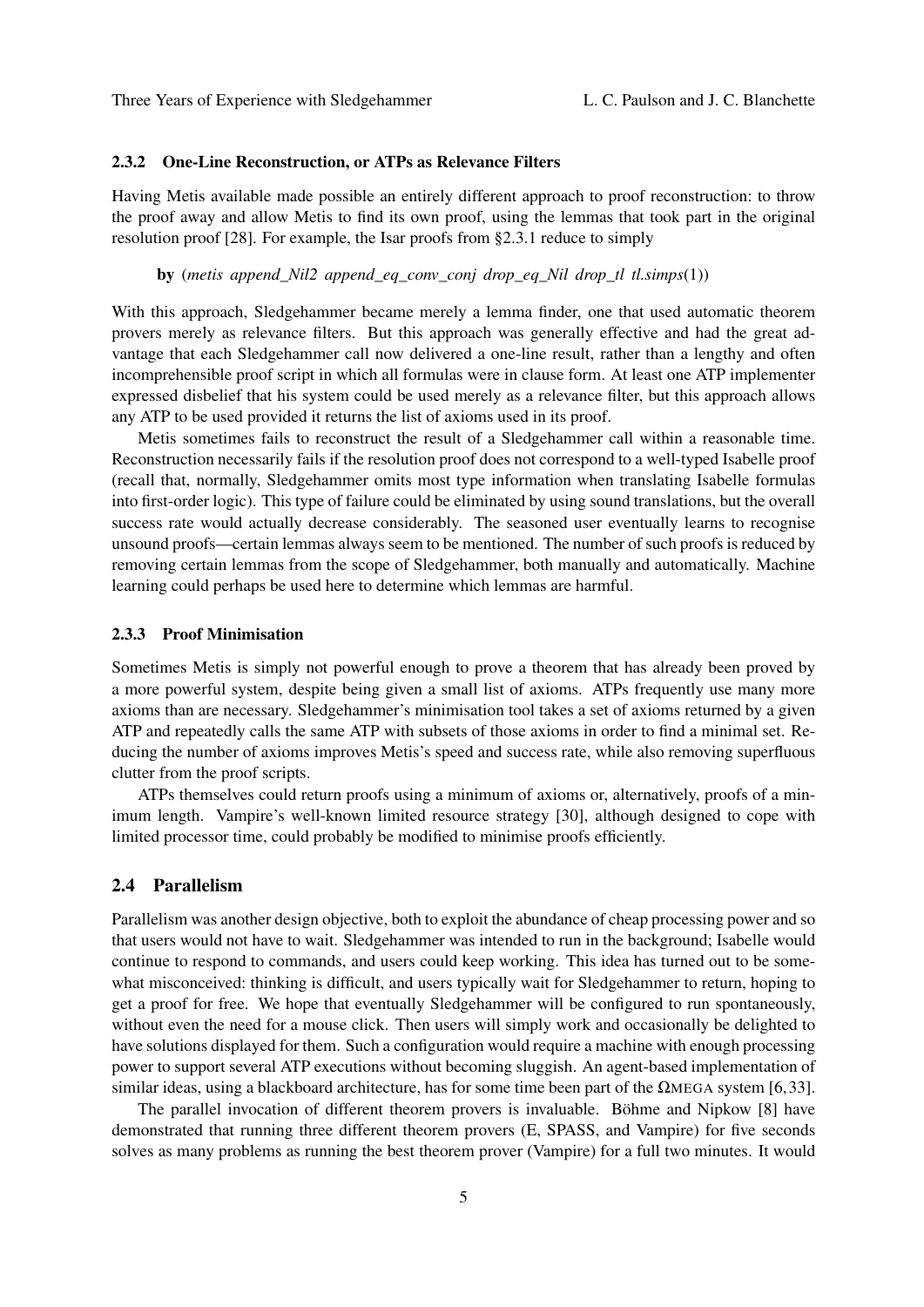be better to employ even more theorem provers. We have undertaken informal, unpublished experiments involving many other systems.

- Gandalf [35] shows great potential, but unfortunately it does not output useful proofs; one cannot easily identify which axioms have taken part in the proof. A simple source code modification to improve the legibility of proofs would allow Gandalf to make useful contributions. Unfortunately, we were unable to identify the necessary changes. Gandalf has been found to be unsound.<sup>2</sup> but a small percentage of incorrect (and hence unreconstructable) proofs would be tolerable.
- SInE, the Sumo Inference Engine [11], is a wrapper around E that is designed to cope with large axiom bases. We pass it more facts than can be handled by the other ATPs, and it sometimes surprises us with original proofs. In the current experimental setup, it is invoked remotely via SystemOnTPTP [34] in parallel with Vampire.
- People sometimes suggest that we include Prover9 [15]. In our experiments, Prover9 performed poorly on the large problems generated by Sledgehammer. It could be effective in conjunction with an advanced and selective relevance filter.
- We could also run multiple instances of a theorem prover with different heuristics. This is not necessary with Vampire, which attempts a variety of heuristics in separate time slices. It could be particularly effective with E, but designing suitable heuristics requires highly specialised skills.

# 3 Evaluation

In their "Judgement Day" study, Böhme and Nipkow [8] evaluated Sledgehammer with E, SPASS, and Vampire on 1240 provable proof goals arising in seven representative Isabelle theories:

| Arrow      | Arrow's impossibility theorem                                                |
|------------|------------------------------------------------------------------------------|
| NS         | Needham-Schroeder shared-key protocol                                        |
| Hoare      | Completeness of Hoare logic with procedures                                  |
| Jinja      | Type soundness of a subset of Java                                           |
| SN         | Strong normalisation of the typed $\lambda$ -calculus with de Bruijn indices |
| <i>FTA</i> | Fundamental theorem of algebra                                               |
| <i>FFT</i> | <b>Fast Fourier transform</b>                                                |
|            |                                                                              |

Sledgehammer has been developed further since they ran their experiments. In particular, it now communicates with ATPs using full first-order logic instead of clause form, adds SInE to the collection of ATPs, and employs the latest versions of SPASS, Vampire, and Metis. To account for these changes, we ran the Judgement Day benchmark suite on the same hardware as Böhme and Nipkow but with the latest version of Sledgehammer and of the Isabelle theories.

When running the four ATPs in parallel for 120 seconds, followed by Metis with a 30-second time limit, Sledgehammer now solves 52% of the goals (compared with 48% in Böhme and Nipkow). The table below gives the success rates for each ATP and theory.

|             | Arrow | NS  | Hoare | Jinja  | <i>SN</i> | FTA | <i>FFT</i> | Avg. |
|-------------|-------|-----|-------|--------|-----------|-----|------------|------|
| SInE 0.4    | 18%   | 22% | 43%   | 31%    | 61%       | 53% | 17%        | 40%  |
| E 1.0       | 19%   | 39% | 45%   | 33%    | 66%       | 57% | 17%        | 44%  |
| SPASS 3.7   | 30%   | 35% | 43%   | $32\%$ | 59%       | 58% | 17%        | 44%  |
| Vampire 1.0 | 36%   | 40% | 50%   | 35%    | 63%       | 60% | 17%        | 47%  |
| Together    | 43%   | 45% | 54%   | 41%    | 68%       | 65% | 26%        | 52%  |

<sup>2</sup>See http://www.cs.miami.edu/~tptp/TPTP/BustedAsUnsound.html.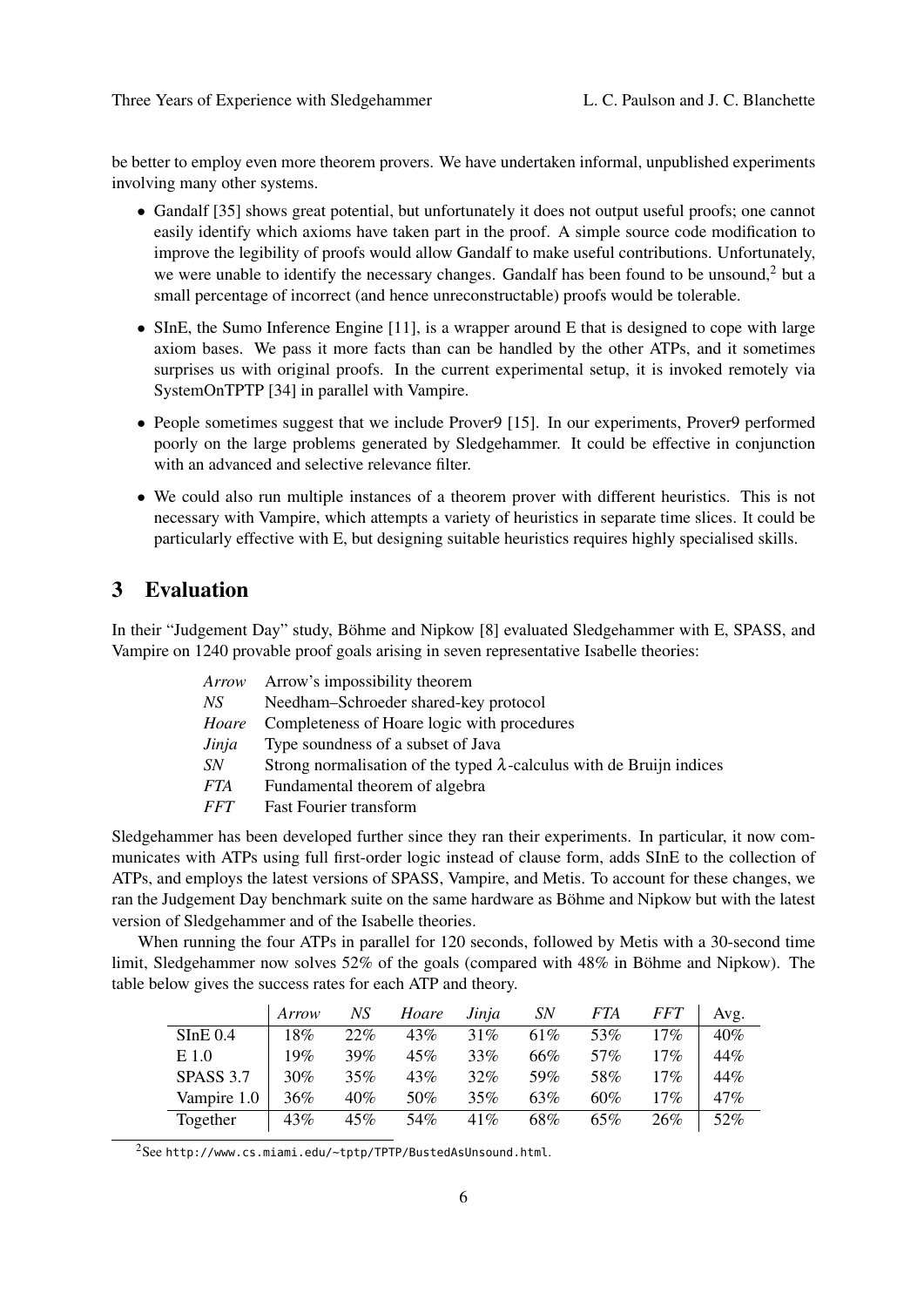About one third of the goals are "trivial" in the sense that they can be solved by standard Isabelle tactics invoked with no arguments. For these, the overall success rate is 84%. Regrettably, for the nontrivial goals, which users are especially keen on seeing solved by Sledgehammer, the overall success rate is much lower at  $38\%$ <sup>3</sup>

Proof reconstruction using Metis loses about 10% of ATP proofs, partly because some of the ATP proofs are unsound in a typed setting, but mostly because Metis times out. Proof minimisation reduces the required number of facts by about one third, thereby helping 20% of the failed Metis proofs to succeed. It would be interesting to measure the effect of reconstructing Isar proof texts when the one-line Metis calls time out; regrettably, we currently lack the infrastructure to do so.

# 4 Sledgehammer and Teaching

Sledgehammer was not designed specifically as an aid to novices. Experienced users have come to rely on it. But Sledgehammer seems to offer the greatest benefits to the least experienced users. It has certainly transformed the way Isabelle is taught. There are two reasons for this:

- Because it identifies relevant facts, users no longer need to memorise lemma libraries.
- Because it works in harmony with Isar structured proofs, users no longer need to learn many lowlevel tactics.

Demonstrations of interactive theorem provers necessarily involve deception. The implementers naturally want to show off their system in the best possible light, so they present examples that look more difficult than they really are. Typically they define some recursive functions and prove properties using obvious inductions followed by some sort of automatic tactic. The audience will be duly impressed, and some among them will decide to adopt that tool as the basis for their Ph.D. research. Too late, they encounter the crucial issue:

#### *What do I do when the automatic tactics fail?*

Typically, the answer is that one must write incomprehensible scripts that invoke a plethora of obscure commands. These generally include tactics to manipulate the set of assumptions in natural deduction or a sequent calculus. There may be tactics to transform an assumption by applying a rewrite rule or theorem, to create a case split from an assumption, or to substitute user-supplied terms into theorems.

In Isabelle, the simple combination of structured proofs and Sledgehammer takes the user surprisingly far. This is not the place to give a detailed tutorial on Isar structured proofs [20, 38]. In brief, they support natural deduction through local scopes that can introduce assumptions (using the keyword assume) as well as local variables and definitions. Moreover, while traditional tactic scripts contain only commands, a structured proof explicitly states the assumptions and goals. When proving a proposition, users can state intermediate properties that they believe to be helpful. If they understand the problem well enough to propose some intermediate properties, then all they have to do is state a progression of properties in small enough steps for Sledgehammer to be able to prove each one.

In the example below, taken from a measure theory development, two intermediate facts (introduced by hence) assist in the proof of the conclusion (introduced by thus):

#### proof –

**assume**  $x: "x \in lambda \text{ system } M \text{ } f"$ 

 $3B$ öhme and Nipkow reported a success rate of 34% for nontrivial goals. Their result cannot be directly compared with ours because of methodological differences: to establish triviality, they relied on a syntactic criterion and ignored two of the theories, as opposed to actually running the Isabelle tactics on all proof goals.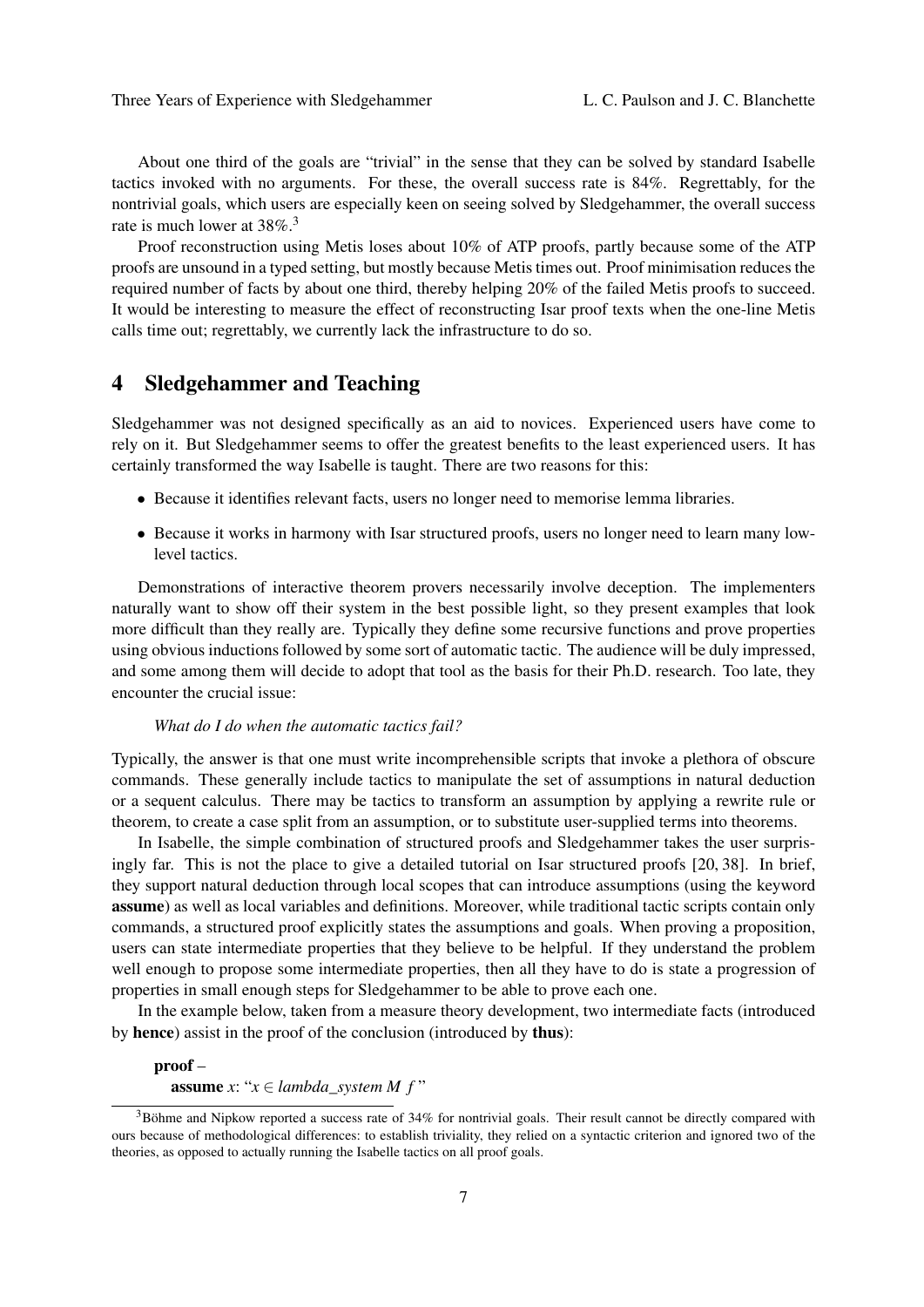```
hence "x \subseteq space M"
     by (metis sets_into_space lambda_system_sets)
  hence "space M - (space M - x) = x"
     by (metis double_diff equalityE)
  thus "space M − x ∈ lambda_ssystem M f" using xby (force simp add: lambda_system_def)
qed
```
Each of the intermediate facts is proved by a call to Metis that was generated using Sledgehammer. While the example features a linear progression of facts, Isar proofs can also be nested to any depth.

Isar also supports calculational reasoning [4]. A chain of reasoning steps, connected by familiar relations such as  $=$ ,  $\le$ , and  $\le$ , can be written with separate proofs for each step of the calculation. Once again, if the user can see the intermediate stages of the transformation, then the proof of each step can easily be found. The example below illustrates this type of reasoning:

```
proof –
.
```

```
.
    .
  have "f(u \cap (x \cap y)) + f(u-x \cap y) = (f(u \cap (x \cap y)) + f(u \cap y-x)) + f(u-y)"
     by (metis class_semiring.add_a ey)
  also have "... = (f((u \cap y) \cap x) + f(u \cap y - x)) + f(u - y)"
     by (metis Int_commute Int_left_commute)
  also have "\ldots = f(u \cap y) + f(u - y)" using fx Int y u
     by auto
  also have "\dots = fu"
     by (metis fy u)
  finally show "f(u \cap (x \cap y)) + f(u-x \cap y) = f(u)".
qed
```
Top down proof development is greatly assisted by a trivial Isar feature: the ability to omit proofs. Where a proof is required, the user may simply insert the word sorry. Isabelle then regards the theorem as proved.<sup>4</sup> The user can then check that the newly introduced proposition indeed suffices to prove the next proposition in the development. A difficult proof can develop as a series of propositions, each initially "proved" using sorry but eventually using either Sledgehammer, an automatic tactic, or a nested proof development of the same form. Progress in such a proof can be measured in terms of the difficulty of the propositions that lack real proofs. Although we can never be certain that a proof development can be completed until the very end, the ability to write sorry in place of a proof reduces the risk of discovering that a lemma is useless only after spending weeks proving it.

In January 2010, as part of its new M.Phil. programme, the University of Cambridge offered a lecture course on Isabelle [22]. The course materials included almost no information about the low-level tactics that had been the mainstay of Isabelle proofs for nearly 20 years. Only two of the 12 lectures were devoted to Isar structured proofs, and they took a novel approach: rather than proceeding methodically through the Isar fundamentals, the lectures presented the outer skeleton of a proof, with crucial sections replaced by sorry. They described the idea of trying to eliminate each sorry using either Sledgehammer or some automatic tactic. Practical work submitted by the students later demonstrated that several of them had learnt how to write complex, well-structured proofs. We were happy to reassure them that submitting work generated largely by Sledgehammer was by no means cheating!

<sup>&</sup>lt;sup>4</sup>The existence of sorry does not compromise Isabelle's soundness, because it is only permitted during interactive sessions. A theory file containing an occurrence of sorry may not be imported by another theory.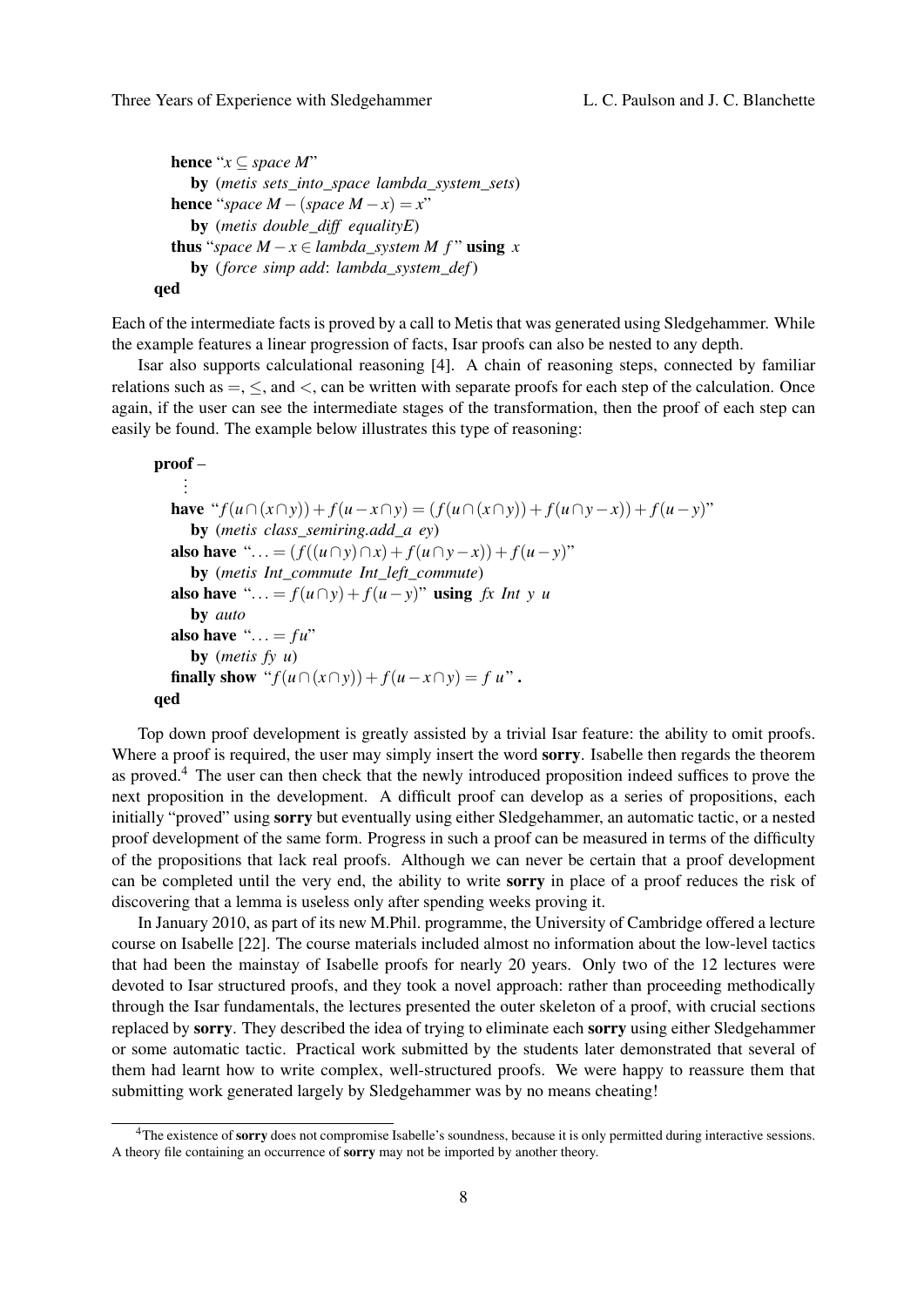The first author has taught Isabelle on a number of occasions, starting in the mid-1990s. Sledgehammer is obviously not the only thing to have changed in that period. The introduction of Isar, continual improvements to the automated reasoners and counterexample generators, and 15 years of Moore's Law have transformed the user experience. Interactive theorem proving has never been practical because it required far too much effort, even from highly specialised experts. For the first time, we can envisage the day when interactive theorem proving becomes straightforward enough to be adopted on a large scale.

# 5 Conclusions

Sledgehammer has been available for over three years, and in that time it has become an essential part of the Isabelle user's workflow. It is the only interface between an interactive theorem prover and automatic ones to achieve such popularity with users. It has transformed the way beginners perceive Isabelle.

Sledgehammer has a number of limitations which we hope to address. The relevance filter is primitive, but an improved one will have to be part of Sledgehammer itself as long as unsound translations are used. Unsound translations can be used safely because Sledgehammer does not trust the proofs that it receives from ATPs but merely uses them as hints to generate Isabelle proof scripts; proofs that violate Isabelle's typing rules are eliminated at this stage.

Sledgehammer's performance on higher-order problems is unimpressive, and given the inherent difficulty of performing higher-order reasoning using first-order theorem provers, the way forward is to integrate Sledgehammer with higher-order automatic theorem provers, such as LEO-II [5] and Satallax [3]. Proof reconstruction would benefit from new ideas, especially so that it can deliver natural, intuitive proofs. Finally, we hope to generalise Sledgehammer so that it can also cope with Isabelle/ZF, the Zermelo–Fraenkel set-theory instantiation of Isabelle [24, 25].

# Acknowledgements

Christoph Benzmüller commented on the version of this paper presented at PAAR-2010. Mark Summerfield suggested several textual improvements to a later draft.

The Cambridge team that developed Sledgehammer included Jia Meng, Claire Quigley, and Kong Woei Susanto. Sledgehammer has since been refined, improved, and tested by the Isabelle team in Munich—notably Sascha Böhme, Fabian Immler, Philipp Meyer, Tobias Nipkow, and Markus Wenzel. Throughout the development, we benefited from Joe Hurd's expert help with Metis.

The research was supported by the Engineering and Physical Sciences Research Council (*Automation for Interactive Proof*, grant number GR/S57198/01) and also partly by the Deutsche Forschungsgemeinschaft (*Quis Custodiet*, grant number Ni 491/11-1).

# References

- [1] Wolfgang Ahrendt, Bernhard Beckert, Reiner Hähnle, Wolfram Menzel, Wolfgang Reif, Gerhard Schellhorn, and Peter H. Schmitt. Integrating automated and interactive theorem proving. In Wolfgang Bibel and Peter H. Schmitt, editors, *Automated Deduction—A Basis for Applications*, volume II. Systems and Implementation Techniques, pages 97–116. Kluwer Academic Publishers, 1998.
- [2] Peter B. Andrews. *An Introduction to Mathematical Logic and Type Theory: To Truth Through Proof (2nd Ed.)*. Springer, 2002. Applied Logic 27.
- [3] Julian Backes and Chad E. Brown. Analytic tableaux for higher-order logic with choice. In Jürgen Giesl and Reiner Hähnle, editors, *Automated Reasoning—5th International Joint Conference, IJCAR 2010*, LNAI 6173, pages 76–90. Springer, 2010.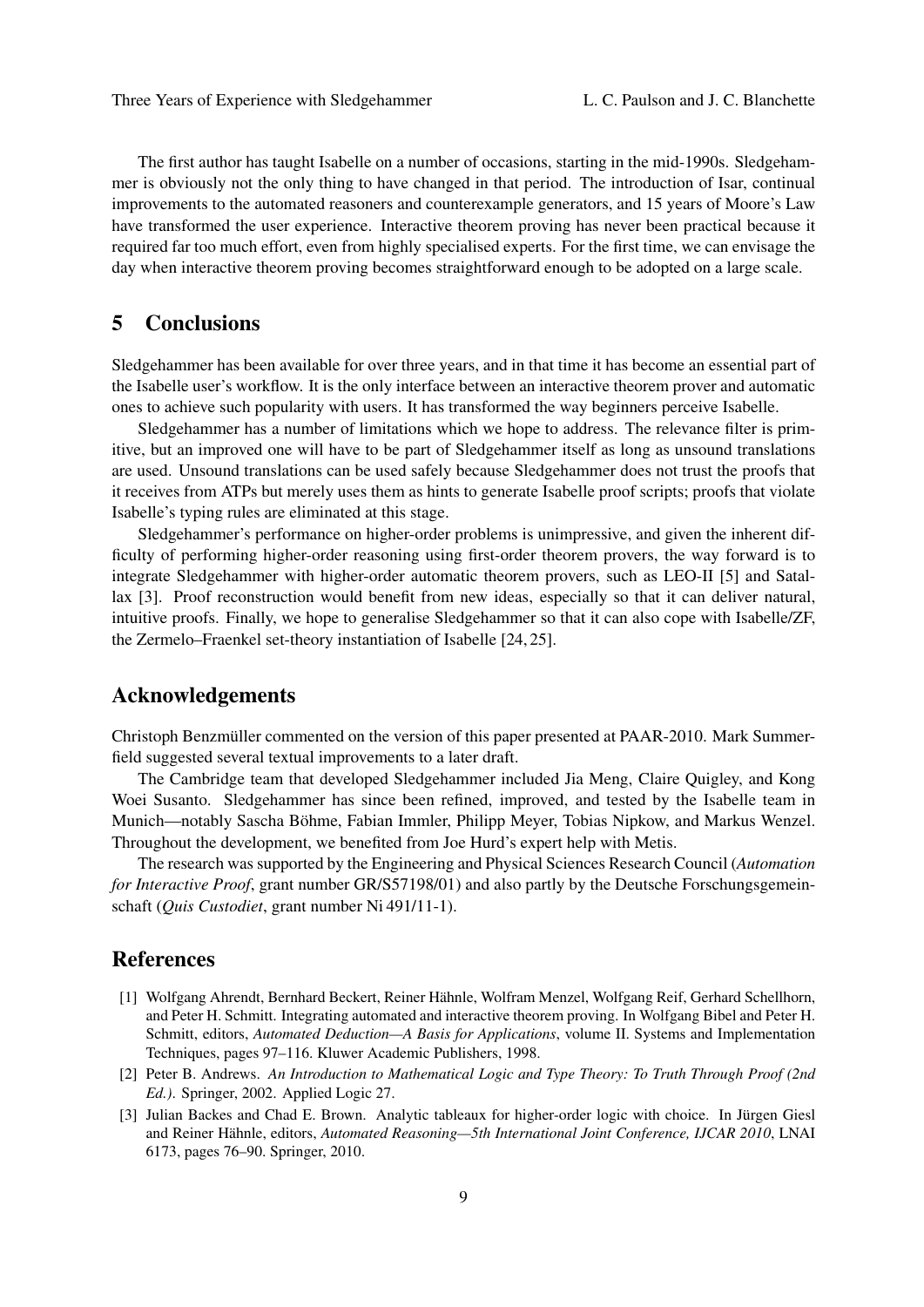- [4] Gertrud Bauer and Markus Wenzel. Calculational reasoning revisited (an Isabelle/Isar experience). In Richard J. Boulton and Paul B. Jackson, editors, *Theorem Proving in Higher Order Logics: TPHOLs 2001*, LNCS 2152, pages 75–90. Springer, 2001. Online at http://link.springer.de/link/service/series/ 0558/tocs/t2152.htm.
- [5] Christoph Benzmüller, Lawrence C. Paulson, Frank Theiss, and Arnaud Fietzke. LEO-II—A cooperative automatic theorem prover for higher-order logic. In Alessandro Armando, Peter Baumgartner, and Gilles Dowek, editors, *Automated Reasoning—4th International Joint Conference, IJCAR 2008*, LNAI 5195, pages 162–170. Springer, 2008.
- [6] Christoph Benzmüller and Volker Sorge. OANTS—An open approach at combining interactive and automated theorem proving. In Manfred Kerber and Michael Kohlhase, editors, *Symbolic Computation and Automated Reasoning*, pages 81–97. A. K. Peters, 2000.
- [7] Marc Bezem, Dimitri Hendriks, and Hans de Nivelle. Automatic proof construction in type theory using resolution. *Journal of Automated Reasoning*, 29(3–4):253–275, 2002.
- [8] Sascha Böhme and Tobias Nipkow. Sledgehammer: Judgement day. In Jürgen Giesl and Reiner Hähnle, editors, *Automated Reasoning (IJCAR 2010)*, LNCS 6173, pages 107–121. Springer, 2010.
- [9] Alonzo Church. A formulation of the simple theory of types. *Journal of Symbolic Logic*, 5:56–58, 1940.
- [10] M. J. C. Gordon and T. F. Melham. *Introduction to HOL: A Theorem Proving Environment for Higher Order Logic*. Cambridge University Press, 1993.
- [11] Kryštof Hoder. SInE (Sumo Inference Engine). http://www.cs.man.ac.uk/~hoderk/sine/.
- [12] Joe Hurd. Integrating Gandalf and HOL. In Yves Bertot, Gilles Dowek, André Hirschowitz, Christine Paulin, and Laurent Théry, editors, *Theorem Proving in Higher Order Logics: TPHOLs '99*, LNCS 1690, pages 311–321. Springer, 1999.
- [13] Joe Hurd. First-order proof tactics in higher-order logic theorem provers. In Myla Archer, Ben Di Vito, and César Muñoz, editors, *Design and Application of Strategies/Tactics in Higher Order Logics*, number NASA/CP-2003-212448 in NASA Technical Reports, pages 56–68, September 2003.
- [14] David McAllester. Ontic: A knowledge representation system for mathematics. In Ewing Lusk and Ross Overbeek, editors, *9th International Conference on Automated Deduction*, LNCS 310, pages 742–743. Springer, 1988.
- [15] William McCune. Prover9 and Mace4. http://www.cs.unm.edu/~mccune/prover9/.
- [16] Andreas Meier. TRAMP: Transformation of machine-found proofs into natural deduction proofs at the assertion level (system description). In David McAllester, editor, *Automated Deduction—CADE-17 International Conference*, LNAI 1831, pages 460–464. Springer, 2000.
- [17] Jia Meng and Lawrence C. Paulson. Translating higher-order clauses to first-order clauses. *Journal of Automated Reasoning*, 40(1):35–60, 2008.
- [18] Jia Meng and Lawrence C. Paulson. Lightweight relevance filtering for machine-generated resolution problems. *Journal of Applied Logic*, 7(1):41–57, 2009.
- [19] Jia Meng, Claire Quigley, and Lawrence C. Paulson. Automation for interactive proof: First prototype. *Information and Computation*, 204(10):1575–1596, 2006.
- [20] Tobias Nipkow. A tutorial introduction to structured Isar proofs. http://isabelle.in.tum.de/dist/ Isabelle/doc/isar-overview.pdf.
- [21] Tobias Nipkow, Lawrence C. Paulson, and Markus Wenzel. *Isabelle/HOL: A Proof Assistant for Higher-Order Logic*. Springer, 2002. LNCS 2283.
- [22] Lawrence C. Paulson. Interactive formal verification. http://www.cl.cam.ac.uk/teaching/0910/L21/. Lecture course materials.
- [23] Lawrence C. Paulson. The foundation of a generic theorem prover. *Journal of Automated Reasoning*, 5(3):363–397, 1989.
- [24] Lawrence C. Paulson. Set theory for verification: I. From foundations to functions. *Journal of Automated Reasoning*, 11(3):353–389, 1993.
- [25] Lawrence C. Paulson. Set theory for verification: II. Induction and recursion. *Journal of Automated Reasoning*, 15(2):167–215, 1995.